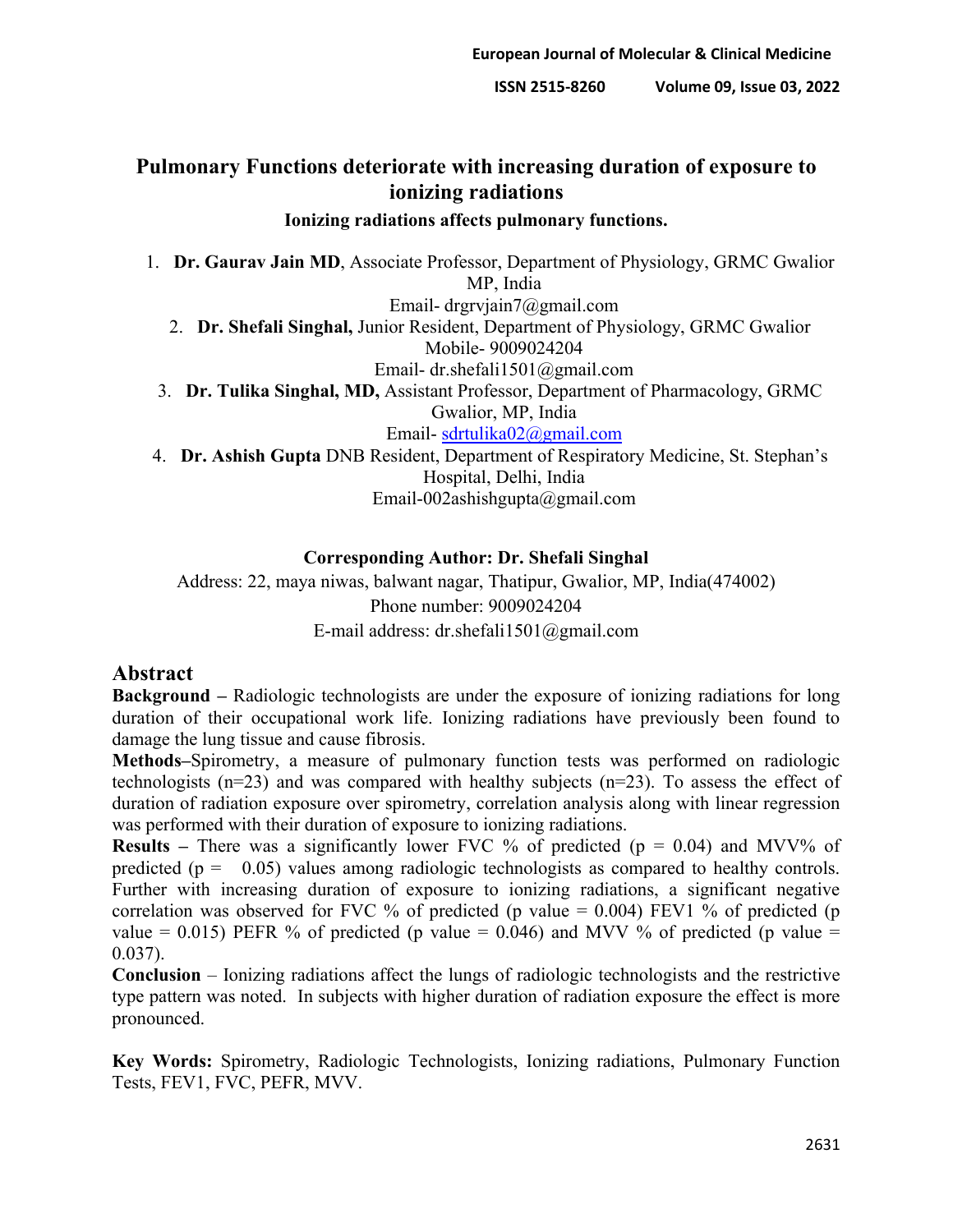# **Introduction -**

Pulmonary function testing is useful for assessment of a variety of lung pathologies, and spirometry is the most commonly obtained component of it. Spirometry is useful in the evaluation of obstructive airway disorders along with with restrictive and mixed disorders<sup>(1)</sup>.

Some of the primarily studied parameters to assess the different lung functions using spirometer are: Forced vital capacity (FVC), Forced Expiratory volume in first second (FEV1), Ratio of FEV1/FVC %, Peak Expiratory Flow Rate (PEFR) and Maximum Voluntary Ventilation (MVV).

Many studies have shown that pulmonary functions decline after radiotherapy in a dose-dependent manner<sup>(2-4)</sup>. Further, researches have proven that ionizing radiation damage lung parenchyma and lead to fibrotic changes in the lung tissue<sup>(5–7)</sup>.

Radiologic technologists are considered to be exposed to ionizing radiations as a part of their occupation. Ionizing radiations has been shown to cause various health problems among radiologic technologists. $(8-10)$ 

Pulmonary function tests in radiologic technologists are however not studied well and moreover effects of duration of exposure to ionizing radiations over lung function tests have not been reported. Hence we designed a study to measure the pulmonary function tests of radiologic technologists using spirometry and to compare the same with age and sex matched healthy subjects. We also planned to assess the effect of duration of radiation exposure over spirometry measured lung functions.

## **Materials and Methods -**

The study was conducted at Department of Physiology, G R Medical College & JA groups of Hospitals, Gwalior. 23 radiologic technologists with age between 30-60 years old who were occupationally exposed to long term low doses of ionizing radiation and having a history of at least 3 years exposure in radiology were recruited. The selected cases were compared with another group of 23 healthy participants from same institute, who were not exposed to radiations since 1 year as a control group.

The exposed group was matched with controls in age, sex and BMI. Cases included from different types of imaging modalities and equipment, including conventional and computed tomography (CT) and computed radiography. Cases worked in different shifts for 8 hours a day for six days per week.

Exclusion Criteria: Participants who had any history of smoking and any previous diseases such as respiratory illness, gross anemia, known history of diabetes mellitus, cardiopulmonary disease, acute or chronic infection, autoimmune disease, and malignancy were excluded from the study to rule out the possible other etiology for neural affection. Also, participants with less than 3 years of exposure were excluded from the study.

All the cases and control subjects were initially demonstrated the ideal technique of performing spirometry. Followed by this best of three performed recordings was considered for analysis. All the measurements were done at same ambient room temperature to ensure BTPS correction using Spiro Excel computerized spirometer Machine, Medicaid Systems, Mohali, Punjab (India).

Forced Vital Capacity (FVC), Forced Expiratory Volume in 1<sup>st</sup> Second (FEV1), FEV1/FVC %, Peak Expiratory Flow Rate (PEFR) and Maximum Voluntary Ventilation (MVV) were measured in all the cases and control subjects. Except FEV1/FVC % all the other measures of spirometry are invariably affected by gender and age of the subjects, hence percentage of predicted (% of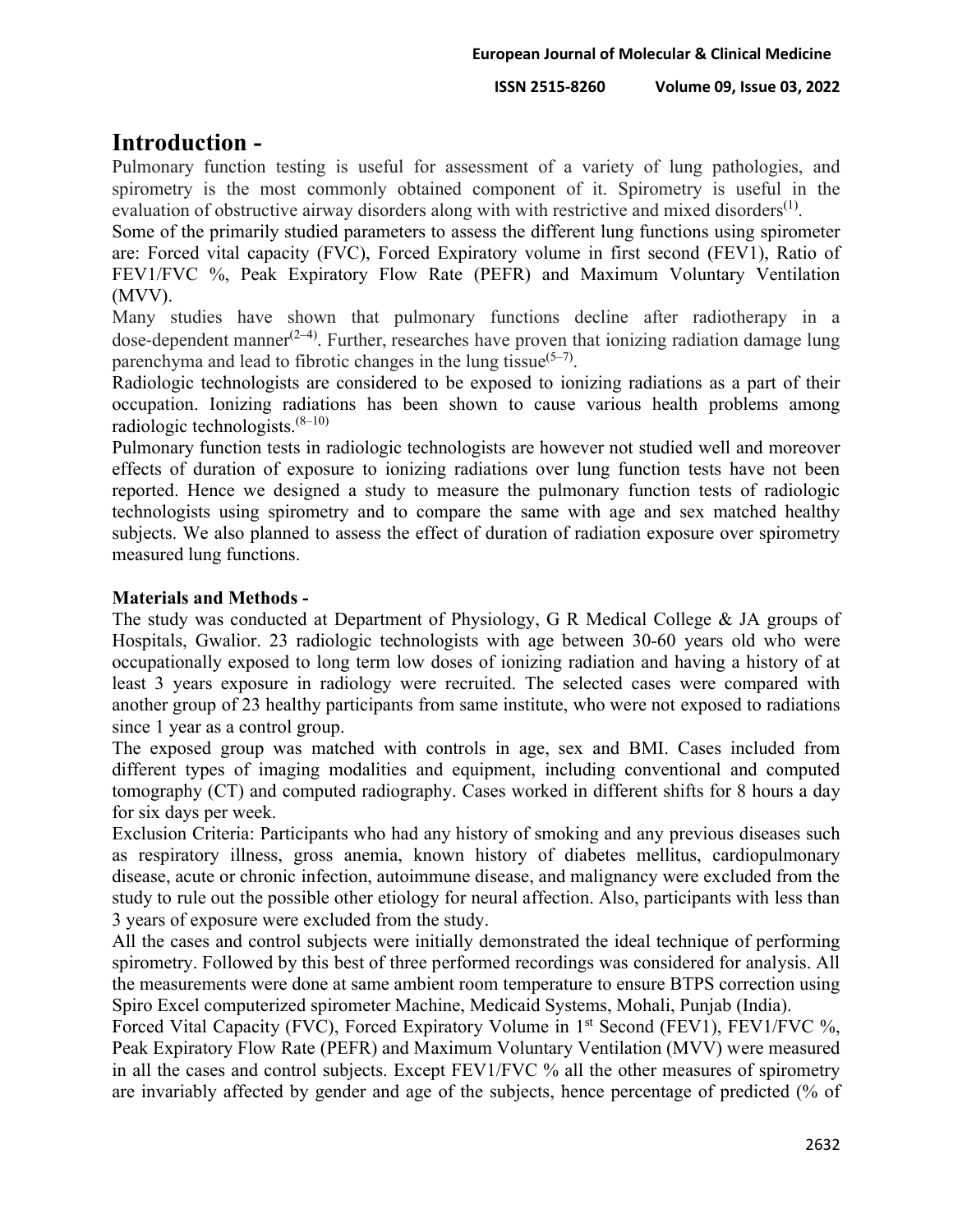Predicted normal values for age and sex) values i.e. FVC % of predicted, FEV1% predicted, PEFR % of predicted and MVV % of predicted values were considered for analysis purpose.

**Statistics -** Data analysis was done using GraphPad Prism Version 5.01 software. Unpaired student t test, Pearson r correlation and regression analysis were performed. To assess the effect of duration of exposure to ionizing radiations Pearson r correlation and Linear regression analysis were performed.

### **Results –**

Spirometry of 23 radiologic technologists (mean age  $41.17 \pm 9.59Yrs$ ) and 23 age and sex matched healthy control subjects (mean age 42.26± 8.40Yrs) were compared.

Comparative analysis of general characteristics and spirometry parameters is shown in table no 1. There was no any significant difference in any of the spirometry parameters among radiologic technologists and healthy controls. However the parameters were on lower side in cases compared to controls.

| <b>Parameter</b>                      | Radiologic<br><b>Technologists</b><br>$n=23$<br>$(\text{mean} \pm \text{SD})$ | <b>Healthy</b><br><b>Controls</b><br>$n=23$<br>$(\text{mean} \pm \text{SD})$ | p-value |
|---------------------------------------|-------------------------------------------------------------------------------|------------------------------------------------------------------------------|---------|
| Age in Yrs                            | $41.17 \pm 9.590$                                                             | $42.26 \pm 8.400$                                                            | 0.91    |
| Sex (M/F)                             | 19/4                                                                          | 19/4                                                                         |         |
| BMI in $Kg/m^2$                       | $25.57 \pm 3.160$                                                             | 24.74±3.328                                                                  | 0.44    |
| <b>RBS</b>                            | $101.6 \pm 13.99$                                                             | $93.80 \pm 22.58$                                                            | 0.12    |
| Duration of exposure in<br><b>Yrs</b> | $16.30 \pm 11.48$                                                             |                                                                              |         |
| FVC % of predicted                    | $74.26 \pm 10.94$                                                             | $81.12 \pm 11.49$                                                            | $0.04*$ |
| FEV1 % of predicted                   | $78.78 \pm 13.10$                                                             | $85.86 \pm 13.46$                                                            | 0.08    |
| FEV1/FVC %                            | $88.65 \pm 7.290$                                                             | $89.21 \pm 8.358$                                                            | 0.81    |
| PEFR % of predicted                   | $79.91 \pm 17.62$                                                             | $83.53 \pm 20.55$                                                            | 0.53    |
| MVV % predicted                       | $63.70 \pm 14.99$                                                             | $74.30 \pm 19.88$                                                            | $0.05*$ |

Table No. 1

*Table shows comparison of general characteristics and spirometric parameters of cases and control group subjects. Table shows significantly lower FVC in cases compared to control group subjects. Any of the other spirometry parameter was not significantly different between cases and control subjects.*

Previous studies have proven that ionizing radiations lead to fibrotic changes in lung parenchyma. Further these changes are believed to progress with increasing duration of radiation exposure. To deduce this fact, a correlation analysis of all spirometry parameters with the duration of exposure to ionizing radiations was performed among radiologic technologists.(Figure 1).

We observed that there was a significant negative correlation of FVC % of predicted, FEV1 % of predicted, PEFR % of predicted and MVV % of predicted the spirometry parameters with duration of exposure to ionizing radiations and the results of same are shown in figure 1. FEV1/FVC % were however no correlated with the duration of exposure to ionizing radiations.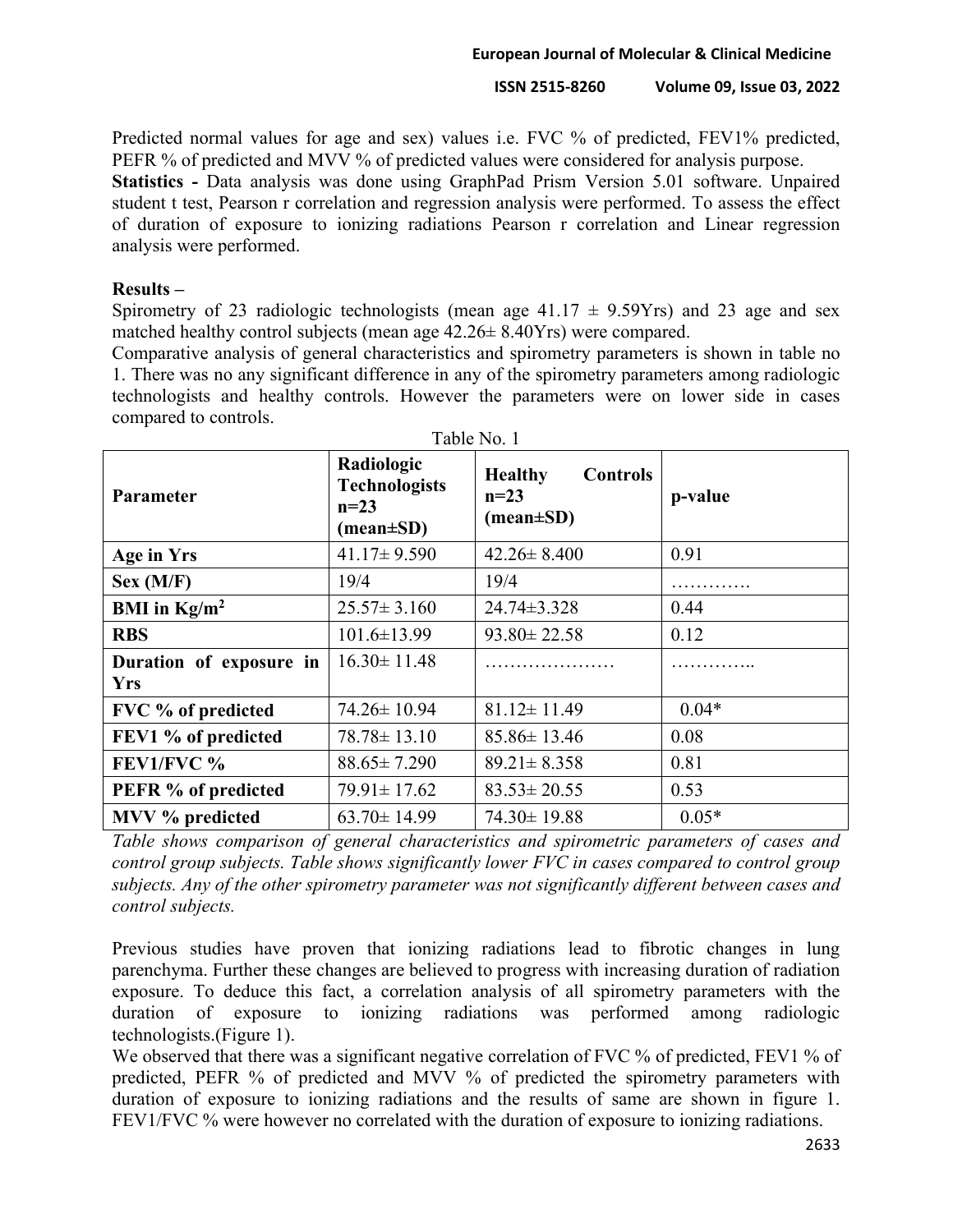

*Figure-1. Figure shows Pearson r correlation of spirometryparameters with duration of exposure to ionizing radiations among Radiologic technologists. Spirometry parameters correlated are (A)FVC %of predicted (B) FEV1 % of predicted (C) PEFR % of predicted (D) MVV % of predicted. Figure shows that all the above parameters showed significant negative correlations.*

#### **Discussion –**

Spirometry of 23 radiologic technologists was compared with age and sex matched 23 healthy controls at G R Medical College, Gwalior (M.P.).

FVC % predicted and MVV % predicted were significantly lower in radiologic technologists as compared to healthy control subjects. However there was no significant difference between FEV1 % predicted, FEV1/FVC Ratio and PEFR % predicted.

Lowered FVC with normal FEV1/FVC ratio is observed in restrictive pattern of lung  $disorders^{(11-13)}$ . This was one of its kind study where pulmonary function tests assessed in radiologic technologists depicted restrictive pattern. In previous studies either radiotherapy subjects were assessed for pulmonary functions or other illnesses were assessed in radiologic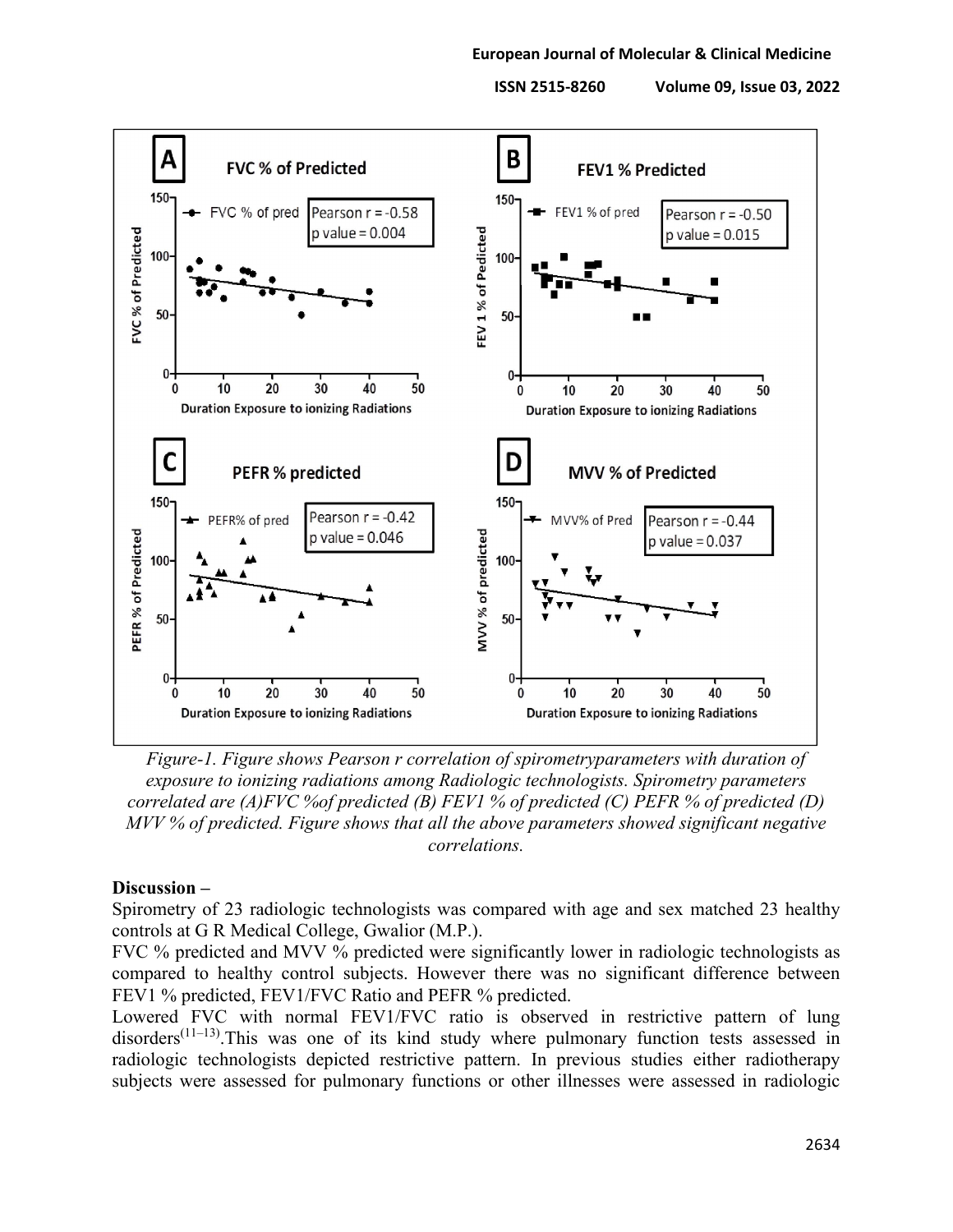technologists<sup> $(2-5,8)$ </sup>. Although this restrictive pattern was not clinically evident in each of the case individually, overall analysis depicted restrictive pattern of lung pathology.

Although reduced MVV% is considered nonspecific<sup> $(14)$ </sup>, however in the present scenario of normal FEV1/FVC ratio it is not due to obstructive pathology. It may partly be due to restrictive reduction of lung volume and partly due to affection of musculoskeletal system as a result of radiation induced fibrosis. $(15)$ 

To assess the effect of duration of exposure to ionizing radiations a Pearson r correlation analysis was done with their duration of work in radiology unit. We observed a significant negative correlation between duration of exposure with FVC %of predicted, FEV1 % of predicted, PEFR % of predicted and MVV % of predicted (Figure 1). However there was no any correlation with FEV1/FVC %. This depicts that pulmonary functions deteriorate with increasing duration of exposure in a time dependent manner. It further supports the formerly derived conclusion that the deterioration of lung functions is of restrictive type. Reduction of PEFR % predicted values with increasing duration of exposure points to the associated presence of obstructive pattern in these patients. More detailed studies are recommended for this in future.

This study is limited by the fact that it does not included the radiologic imaging to confirm the actual changes in the lungs and also that diffusion lung capacities were not evaluated which could have given more insight into the radiation effects over lung tissue of radiologic technologists.

We conclude that ionizing radiations affect the lungs of radiologic technologists and the predominant pattern is of restrictive type. Further the effect is more pronounced in subjects with higher duration of radiation exposure.

Authors declare that there is no conflict of interest among the Authors.

### **References –**

- 1. Liou TG, Kanner RE. Spirometry.Clin Rev Allergy Immunol. 2009 Dec;37(3):137–52.
- 2. Niezink AGH, de Jong RA, Muijs CT, Langendijk JA, Widder J. Pulmonary Function Changes After Radiotherapy for Lung or Esophageal Cancer: A Systematic Review Focusing on Dose-Volume Parameters. The Oncologist. 2017 Oct;22(10):1257–64.
- 3. Miller KL, Zhou S-M, Barrier RC, Shafman T, Folz RJ, Clough RW, et al. Long-term changes in pulmonary function tests after definitive radiotherapy for lung cancer. Int J RadiatOncolBiol Phys. 2003 Jul 1;56(3):611–5.
- 4. Grambozov B, Wolf F, Kaiser J, Wass R, Fastner G, Gaisberger C, et al. Pulmonary function decreases moderately after accelerated high-dose irradiation for stage III non-small cell lung cancer. Thorac Cancer. 2020 Feb;11(2):369–78.
- 5. de Fijter WM, Roumen RM, Lybeert ML, de Munck DR, Luiten EJ.[Pulmonary damage after radiotherapy for breast cancer]. Ned TijdschrGeneeskd. 1999 Apr 17;143(16):833–6.
- 6. Vasić L, Durdević P. [Radiation-induced lung damage--etiopathogenesis, clinical features, imaging findings and treatment]. Med Pregl. 2012 Aug;65(7–8):319–25.
- 7. Salinas FV, Winterbauer RH. Radiation pneumonitis: a mimic of infectious pneumonitis. SeminRespir Infect. 1995 Sep;10(3):143–53.
- 8. Little MP, Kitahara CM, Cahoon EK, Bernier M-O, Velazquez-Kronen R, Doody MM, et al. Occupational radiation exposure and risk of cataract incidence in a cohort of US radiologic technologists. Eur J Epidemiol. 2018 Dec;33(12):1179–91.
- 9. Yoshinaga S, Mabuchi K, Sigurdson AJ, Doody MM, Ron E. Cancer risks among radiologists and radiologic technologists: review of epidemiologic studies. Radiology. 2004 Nov;233(2):313–21.